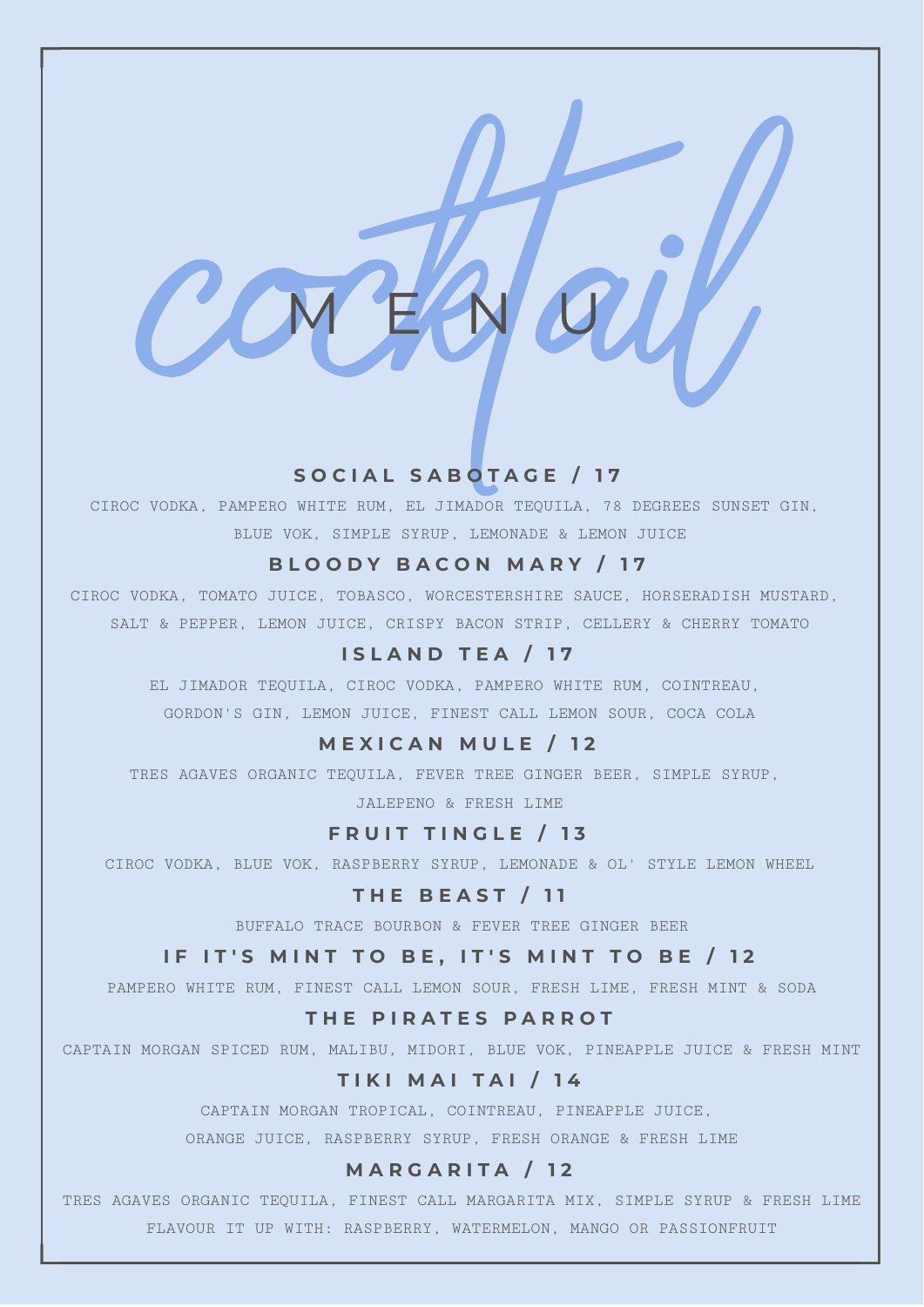

# **D A R K E S P R E S S O M A R T I N I / 1 3**

MR BLACK COFFEE LIQUER, KAHLUA, SUGAR SYRUP, COLD PRESS COFFEE & COFFEE BEANS

# **A F T E R D A R K M A R T I N I / 1 2**

COLD PRESS COFFEE, KAHLUA, BAILEY'S & VANILLA SYRUP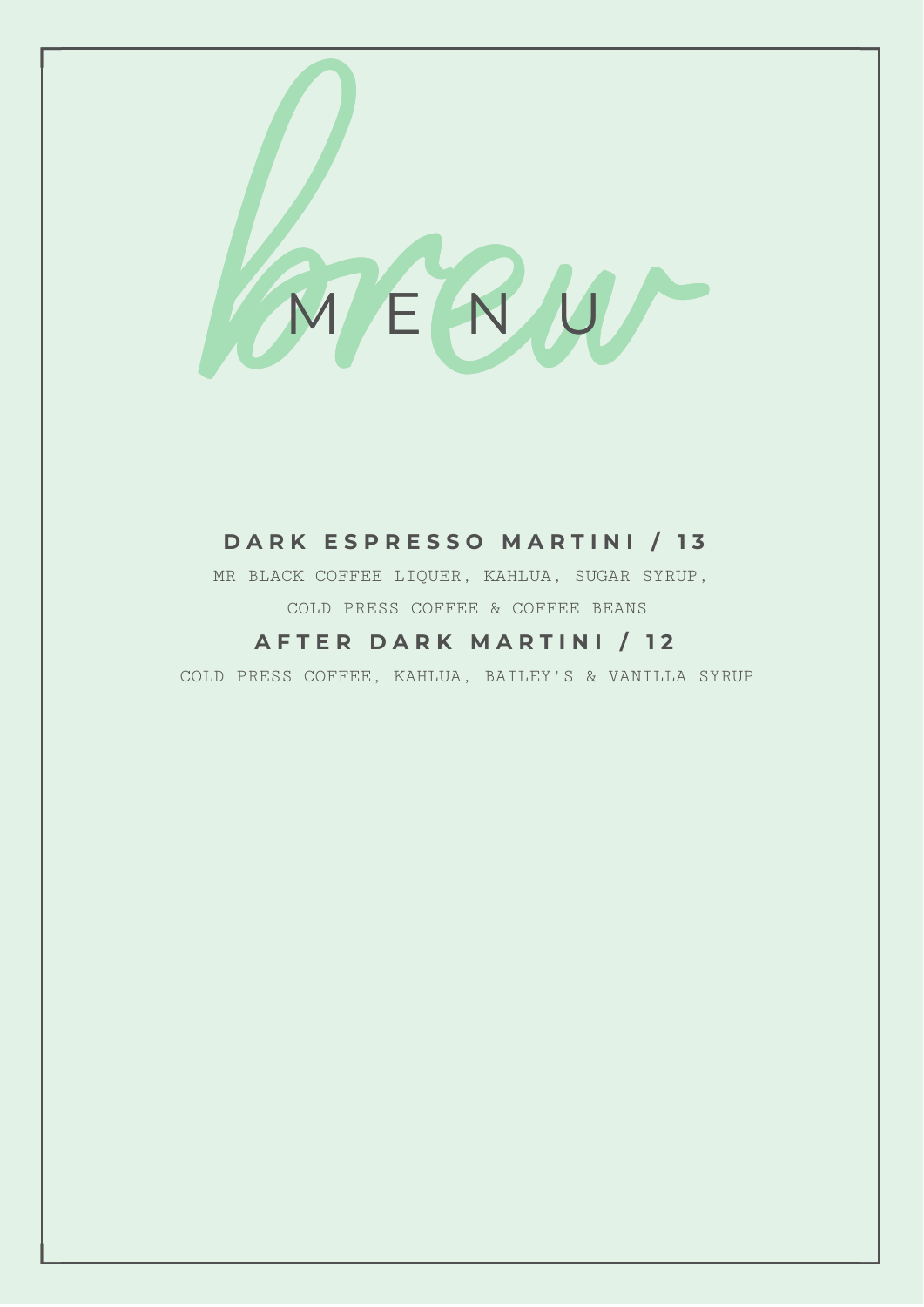# **P A S S I O N F R U I T M O J I T O / 1 2**

M E N U

PASSIONFRUIT MOJITO / 12<br>PASSIONFRUIT MOJITO / 12<br>SIMPLE STRUP, PASSIONFRUIT PURER & SODA WATER<br>OL' FASHION LEMONADE / 12<br>OL' FASHION LEMONADE / 12 PASSIONFRUIT VOK, CIROC VODKA, FRESH LIME, FRESH MINT, SIMPLE SYRUP, PASSIONFRUIT PUREE & SODA WATER

# **O L ' F A S H I O N L E M O N A D E / 1 2**

PASSIONFRUIT VOK, LYCHEE VOK, FEVER TREE LEMON TONIC WATER, FRESH LEMON & PASSIONFRUIT PUREE

# **T H E C A S S - O - W A R Y / 1 6**

WATERMELON VOK, PASSIONFRUIT VOK, LYCHEE VOK, FEVER TREE AROMATIC TONIC WATER, SIMPLE SYRUP, GORDON'S MEDITERRANEAN GIN, LEMON SICILIAN GIN,

FRESH LIME & FRESH ORANGE

# **W A T E R M E L O N M A R T I N I / 8**

WATERMELON VOK, CIROC VOK, FINEST CALL WATERMELON, FRESH LIME & SUGAR

# **L Y C H E E M A R T I N I / 8**

LYCHEE VOK, MIDORI, SIMPLE SYRUP, FRESH LEMON JUICE, FRESH LIME & LYCHEES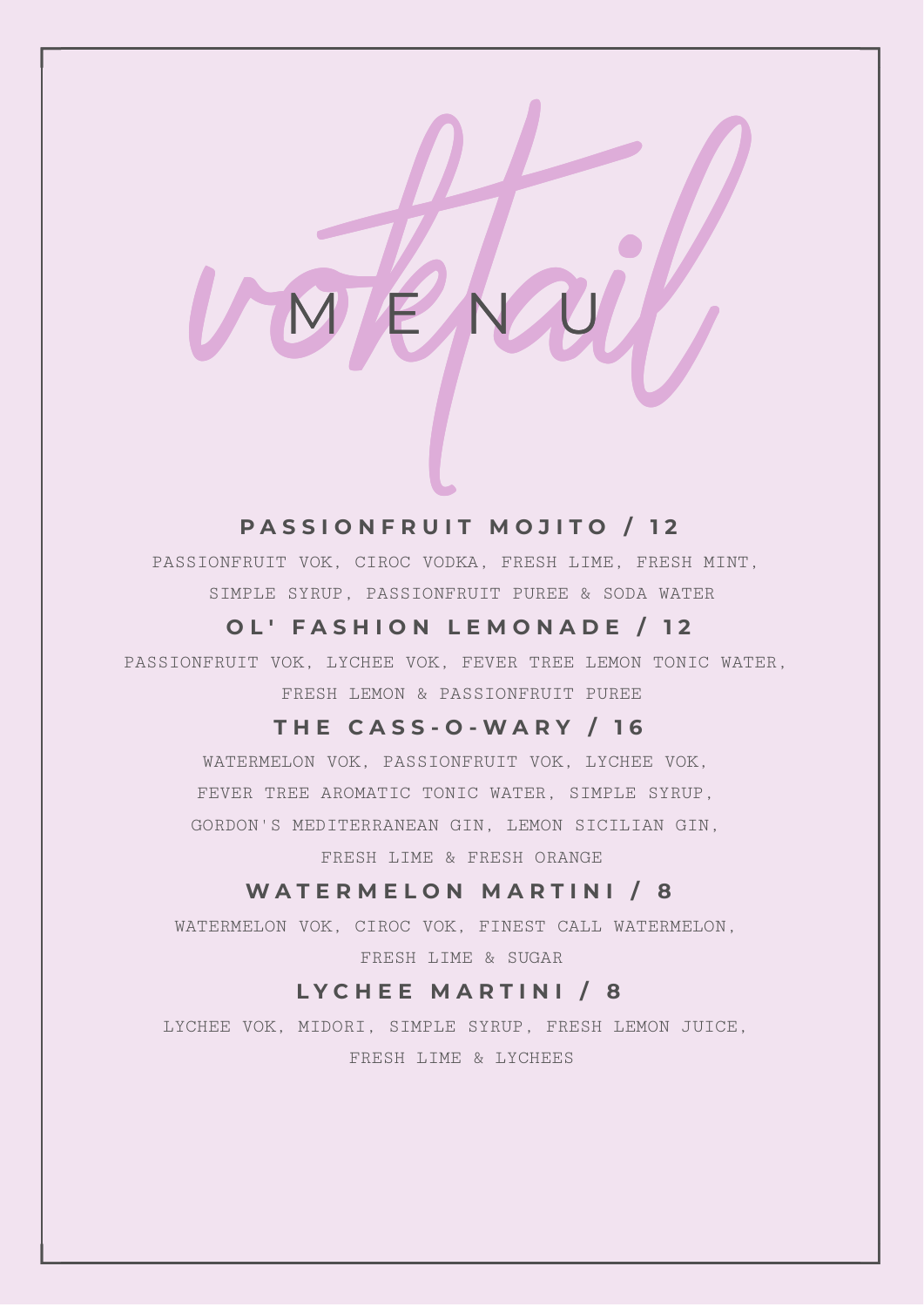M E N U

# **P A S S I O N F R U I T D E L I G H T / 5 . 5**

**MMERLAIL** FINEST CALL GRAPEFRUIT, FINEST CALL PASSIONFRUIT, SODA WATER, PASSIONFRUIT PULP & FRESH ORANGE

# **J U S T M I N T / 5 . 5**

FINEST CALL LEMON SOUR, FRESH LIME, FRESH MINT, SODA WATER & LEMON SQUASH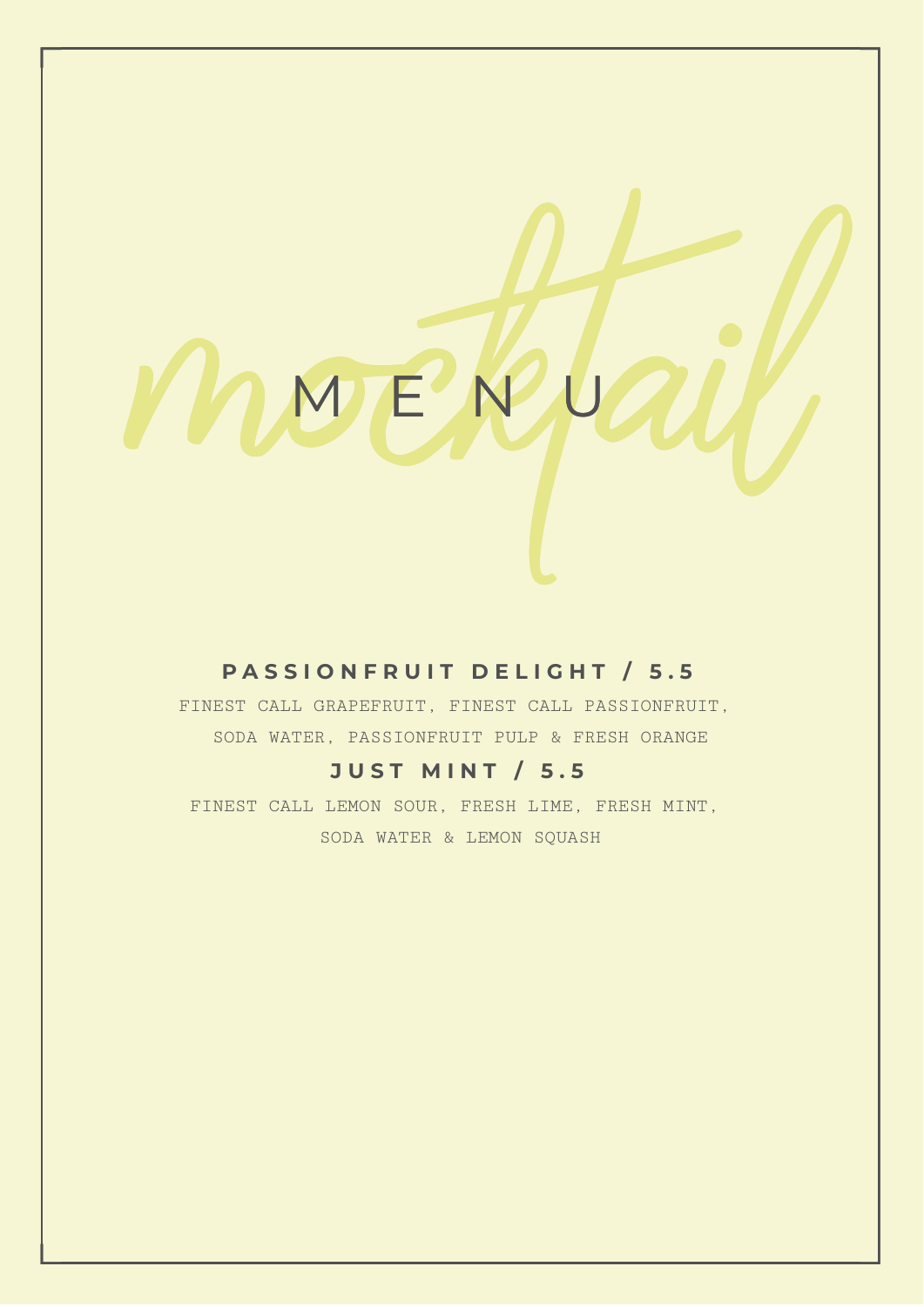

# **P I N K S P R I T Z / 6 . 5**

GORDON'S PINK GIN, LEMONADE OR SODA &FRESH STRAWBERRIES

# **M E D I T E R R E N E A N S P R I T Z / 6 . 5**

GORDON'S MEDITERRANEAN GIN, LEMONADE OR SODA & FRESH ORANGE

# **S I C I L I A N L E M O N S P R I T Z / 6 . 5**

GORDON'S LEMON SICILIAN GIN, LEMONADE OR SODA & FRESH LEMON